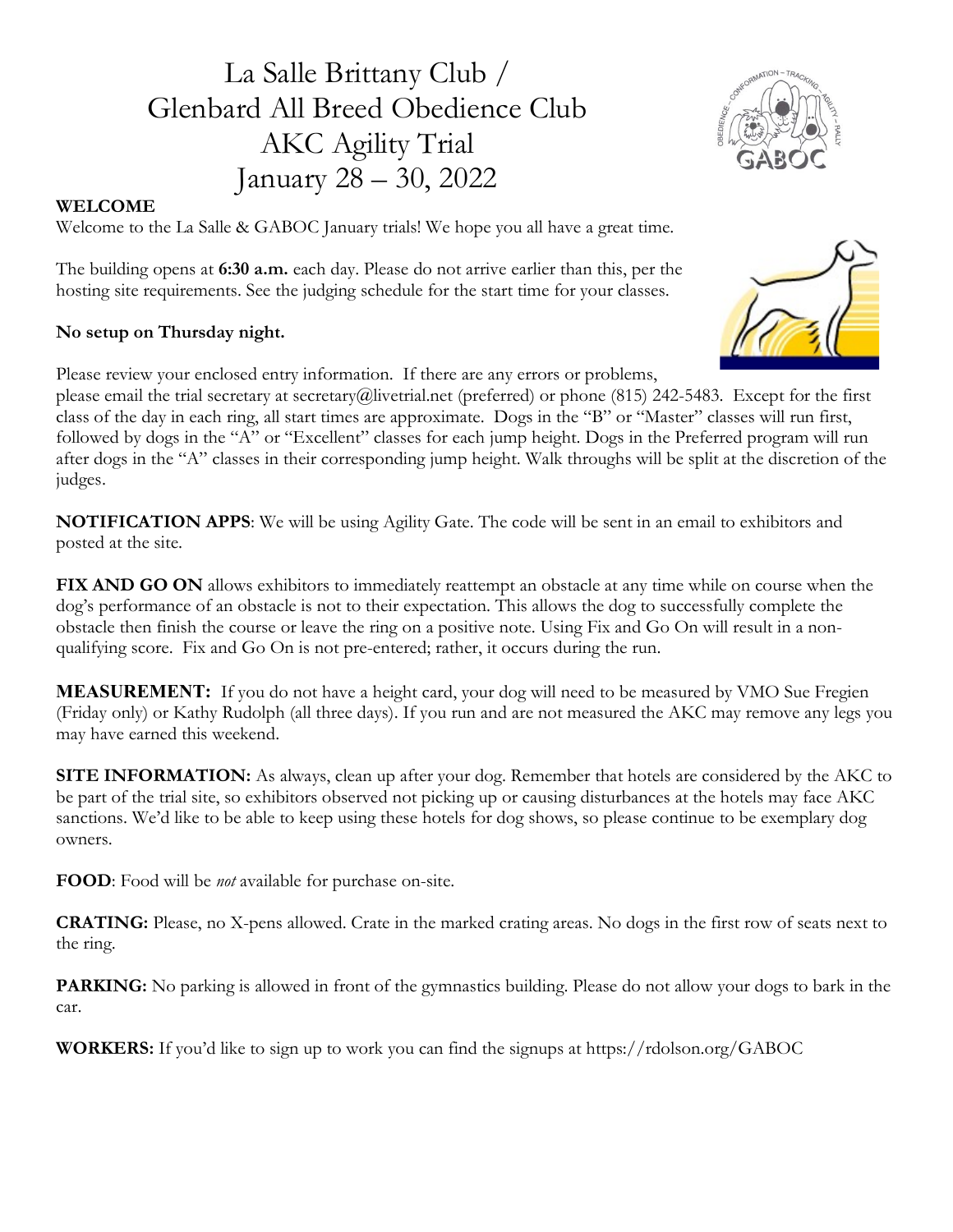# COVID-19 guidelines

- 1. Please DO NOT COME to our trial if you feel sick. Or if you have been exposed to COVID-19 in the last 14 days. DO NOT COME if you are concerned about being exposed to the Coronavirus Please do not enter if you are not willing to follow the rules.
- 2. Masks are to be worn inside the building including when running your dog.
- 3. Crating inside will be limited and exhibitors are encouraged to crate outside weather permitting
- 4. Lunch provided for those who work 4 or more classes. Drinks and snacks for all workers.
- 5. No chairs in front of ring to allow for movement to and from ring.

## DIRECTIONS TO THE TRIAL SITE:

### Car-Dun-Al Dog Training Club 10783 Wolf Drive Huntley, Illinois 60142

From the east, take I-90 to the Route 47 exit. Go north on Route 47 approximately 3.7 miles to Oakcrest Drive and turn right (known as Algonquin Road to the right). Go less than .1 miles on Oakcrest to Wolf Drive and turn left.

**From the west,** take I-90 to the Route 20 exit. Go west (left) 1.6 miles to Harmony Road. Turn right on Harmony Road and drive 3.7 miles to the stop sign, then turn left to stay on Harmony Road. Drive to the next stop sign and turn right (Main Street). Drive 1.4 miles on Main Street to Route 47 and turn left. Go .4 miles north on Route 47 to

Oakcrest Drive and turn left. (Algonquin Road to the right). Drive approximately .1 miles to Wolf Drive and turn left

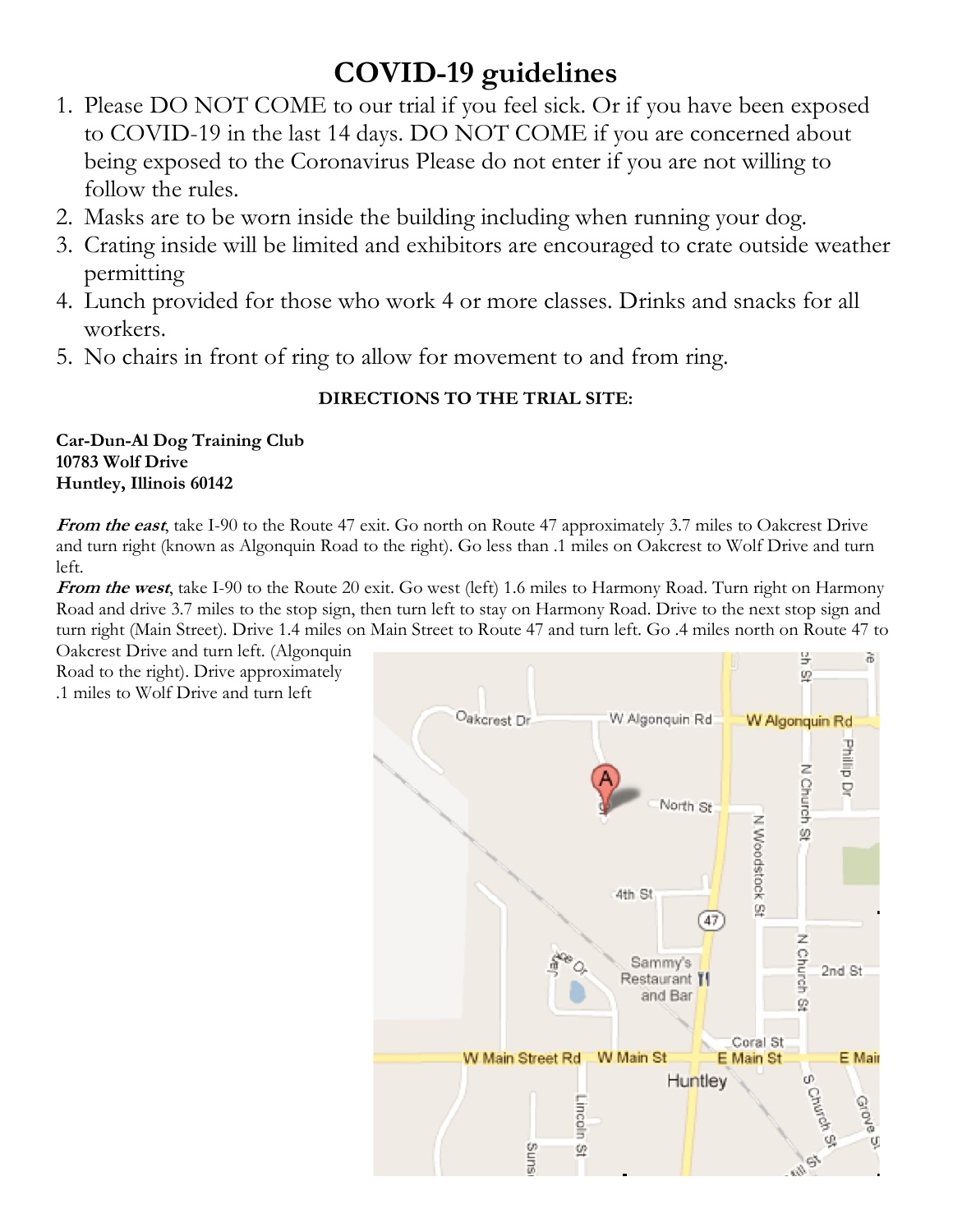# Judging Schedule La Salle Brittany Club AKC Agility Trial January 28, 2022

This is a preliminary judging schedule which is contingent upon the move-up entries that may not have been received yet or when adding wait-listed entries after closing. The building opens at 6:30 a.m. each day.

| Friday, January 28, 2022      |                                                                     |
|-------------------------------|---------------------------------------------------------------------|
| Suzi Schmitz                  | Briefing 7:45 a.m. Judging begins 8:00 a.m.                         |
| Master/Excellent JWW: 78      | $24" - 12 \text{ dogs}, 20" - 25 \text{ dogs},$                     |
| dogs                          | $16" - 22$ dogs, $12" - 11$ dogs, $8" - 8$ dogs                     |
| $T2B: 30 \text{ dogs}$        | $24" - 6$ dogs, $20" - 12$ dogs,                                    |
|                               | $16" - 8$ dogs, $12" - 2$ dogs, $8" - 2$ dogs                       |
| Master/Excellent Std: 75 dogs | $24" - 10$ dogs, $20" - 25$ dogs,                                   |
|                               | $16" - 22 \text{ dogs}, 12" - 11 \text{ dogs}, 8" - 7 \text{ dogs}$ |
| Open Std: 3 dogs              | $24" - 1$ dog, $16" - 1$ dog, $8" - 1$ dog                          |
| Novice Std: 5 dogs            | $24" - 1$ dog, $20" - 2$ dogs, $16" - 2$ dogs                       |
| Open JWW: 2 dogs              | $20" - 1$ dog, $16" - 1$ dog                                        |
| Novice JWW: 5 dogs            | $24" - 1$ dog, $20" - 2$ dogs, $16" - 2$ dogs                       |